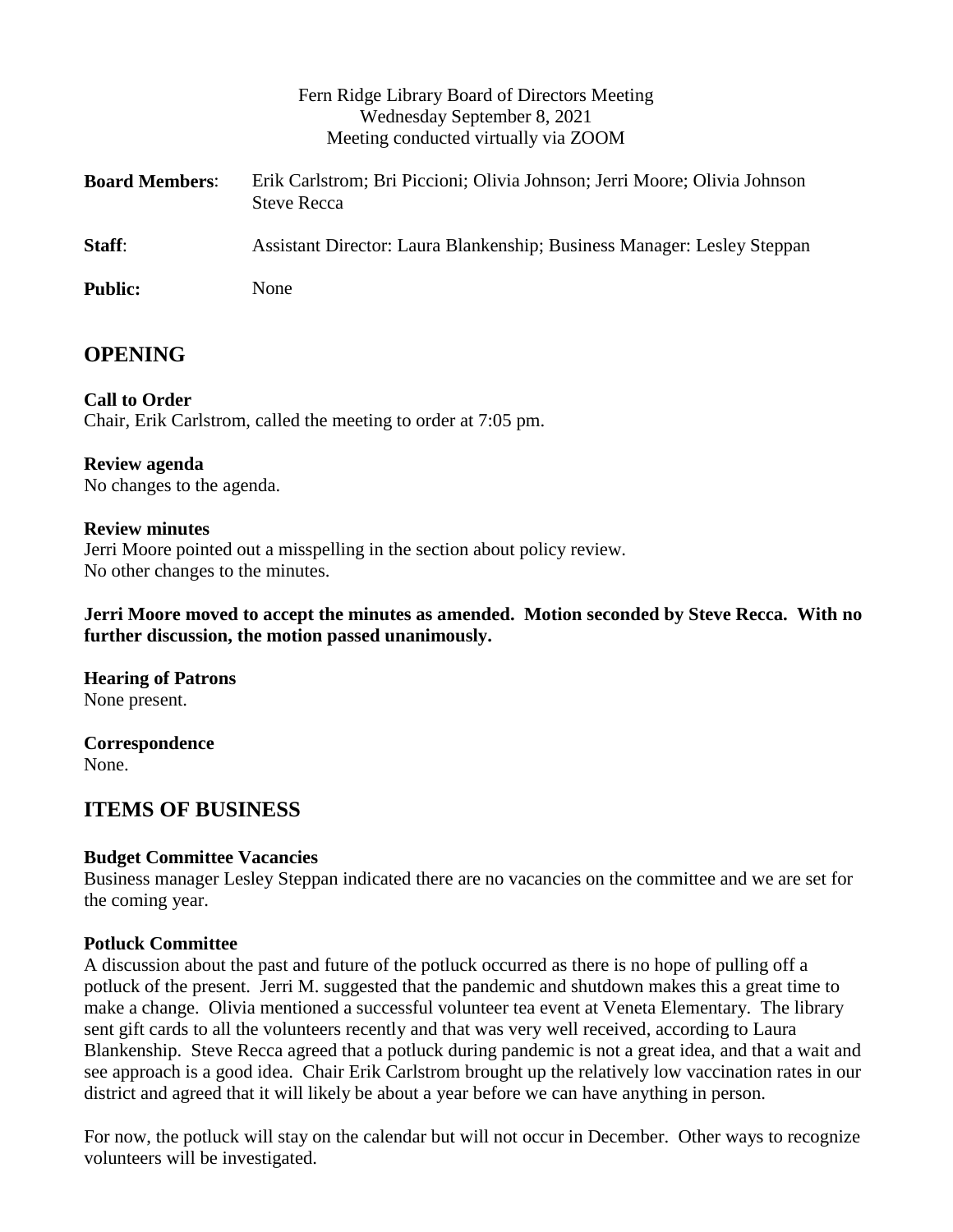**Erik Carlstrom moved that the potluck be replaced in this calendar year with some kind of virtual recognition. Motioned was seconded by Steve Recca. With no further discussion, the motion passed unanimously.**

#### **Covid Service Levels**

Laura B. reported that service levels have not changed since the last meeting. Youth Services Coordinator Caitlin McMahan held the first scheduled live story time recently and no one showed. We will try a few other events to see how live programs are received, but we will likely stick with virtual programming throughout the winter. Several anecdotes were shared about social events in the area and consensus is that it is still dangerous for people to meet face-to-face at present.

#### **Future Planning**

Jerri spoke with the presumed owner of the lot next to the library in the spring. Steve R. said he is under the impression that the lot was owned by someone not approached by the library. An examination of the public records showed that the lot we are interested in belongs to someone other than the owner of the Emporium. Jerri M. suggested that regardless of the ownership the library should pursue acquiring the lot for future development.

Steve R. suggested an executive session to discuss the possibility of a property transaction for the October board meeting.

Other future planning needs discussed were a strategic planning session and a community survey. Oliva J. cautioned about a survey now given the mood of the community.

# **REPORTS**

#### **Chair**

Erik Carlstrom has not seen any issues on social media about the library and that the library continues to make smart decisions regarding any possible COVID exposure.

#### **Director**

No report.

#### **Financial**

Business manager Lesley Steppan sent the monthly financial report via e-mail, and showed that she has reallocated some of the water and garbage/recycling to the grounds to be more appropriate to the budget. Jerri M. suggested not recording expenses in the grounds budget so that the line item can be dropped sooner, as discussed in the last meeting.

#### **Foundation & Grants**

Writers & Wine is now a virtual event where books and wine will be picked up at the library with an option for ticket holders to come in to the library to get the book signed by the author.

### **Grounds**

Nothing to report.

**LCOG** Nothing to report.

#### **Art** Nothing to report.